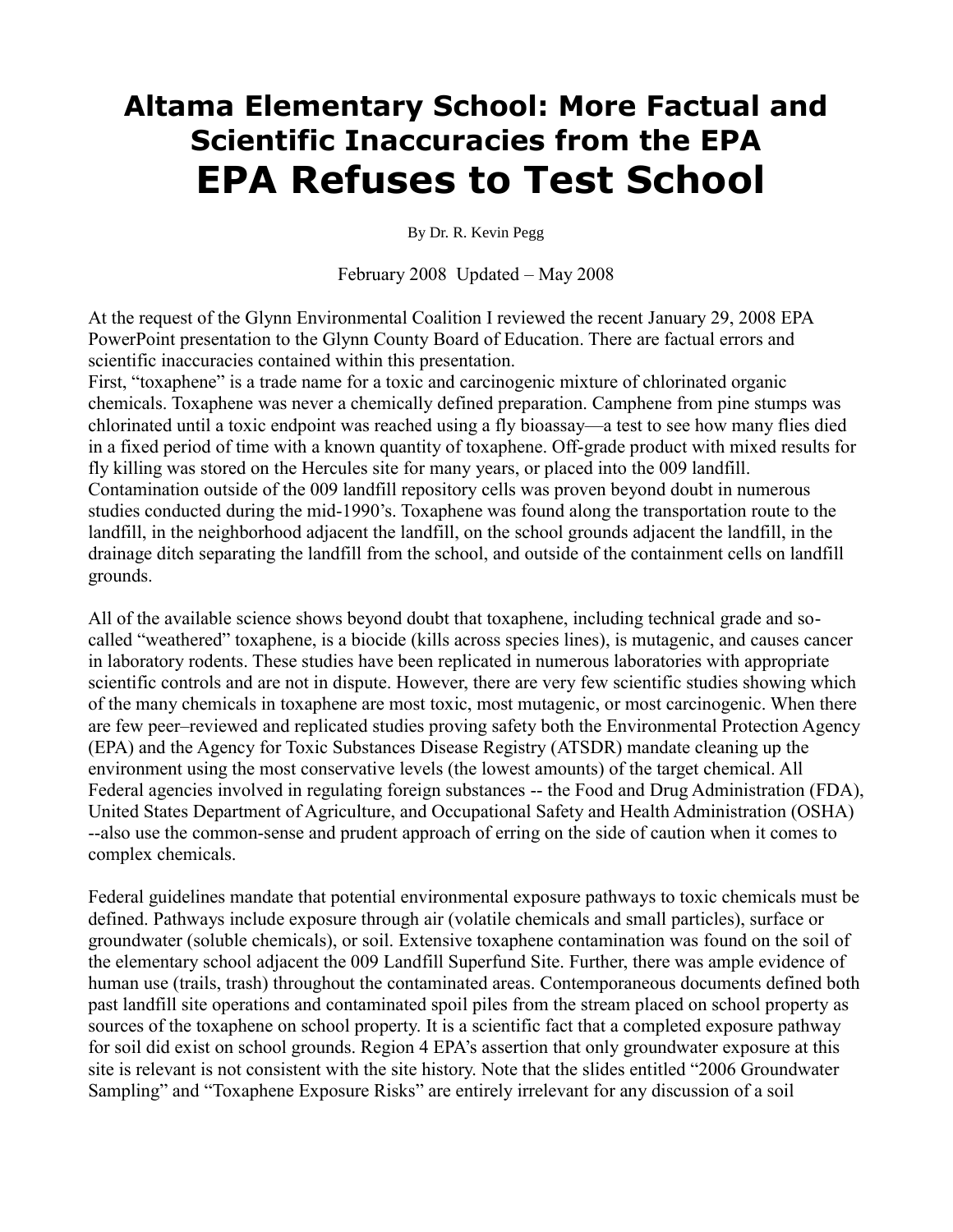pathway. It is unclear why EPA is asserting groundwater data in regard to soil sampling issues; there is no logical reason for making a claim for soil safety based on water.

All of the available analytical science shows that toxaphene is a straightforward chemical mixture to analyze and characterize. The EPA has had in place, for decades, scientific methods for quantifying multi-component mixtures. Toxaphene can easily be quantified using gas chromatography with a variety of detectors. These instruments are common to nearly every laboratory, and the techniques are basic. Toxaphene is routinely quantified using this standard equipment and standard EPA methods in laboratories around the country and around the world.

There is no scientific rationale for a special toxaphene method just to monitor toxaphene in Glynn County, Georgia. EPA's assertion that no method existed in 1993 to test for "weathered" toxaphene is nonfactual. Standard EPA methods would have quantified toxaphene at this site in 1993, and were in use at that time at other sites with far less toxaphene.

Risk modeling is a well-established science. When calculating risk the nature of the chemical is taken into consideration, the amount of chemical exposure—concentration of chemical and duration—is factored into the equation, and toxicology effects from animal and human exposure all are assigned values. These models are then placed into the public domain so that other toxicologists can validate the findings. There currently are mathematical risk assessment models for assessing toxaphene risk. EPA asserts in a slide titled "Re-evaluation of Site Risks" that "EPA Region 4 conducted a re-analysis of European toxicity data and determined that weathered toxaphene breakdown products are less toxic than technical toxaphene." If these models are published then the reference should be given, especially since Region 4 EPA is not a third party to this controversy. Region 4 actually created this controversy by using unscientific methodology, which cannot be set aside with non-reviewed internal studies and opinions. No scientist would accept Region 4's statement at face value without seeing the entire EPA mathematical model used for the reassessment.

There is no scientific support for Region 4 EPA's claims that toxaphene in Brunswick, Georgia:

- requires special methods for detection;
- does not require monitoring; and,
- is proven safe based on Region 4's reassessment.

Further, the opinions expressed by EPA Region 4 are contrary to agency guidelines. Unlike other parts of the country, and the world, Glynn County -- likely one of the most toxaphene contaminated areas anywhere -- has not received the benefit of simple scientific analyses for toxaphene in soil. It is reasonable to expect Region 4 to follow the order of their own Inspector General to test the vicinity of the landfill with the EPA's validated methods, rather than rely on data using a discredited technique.

R. Kevin Pegg, Ph.D.